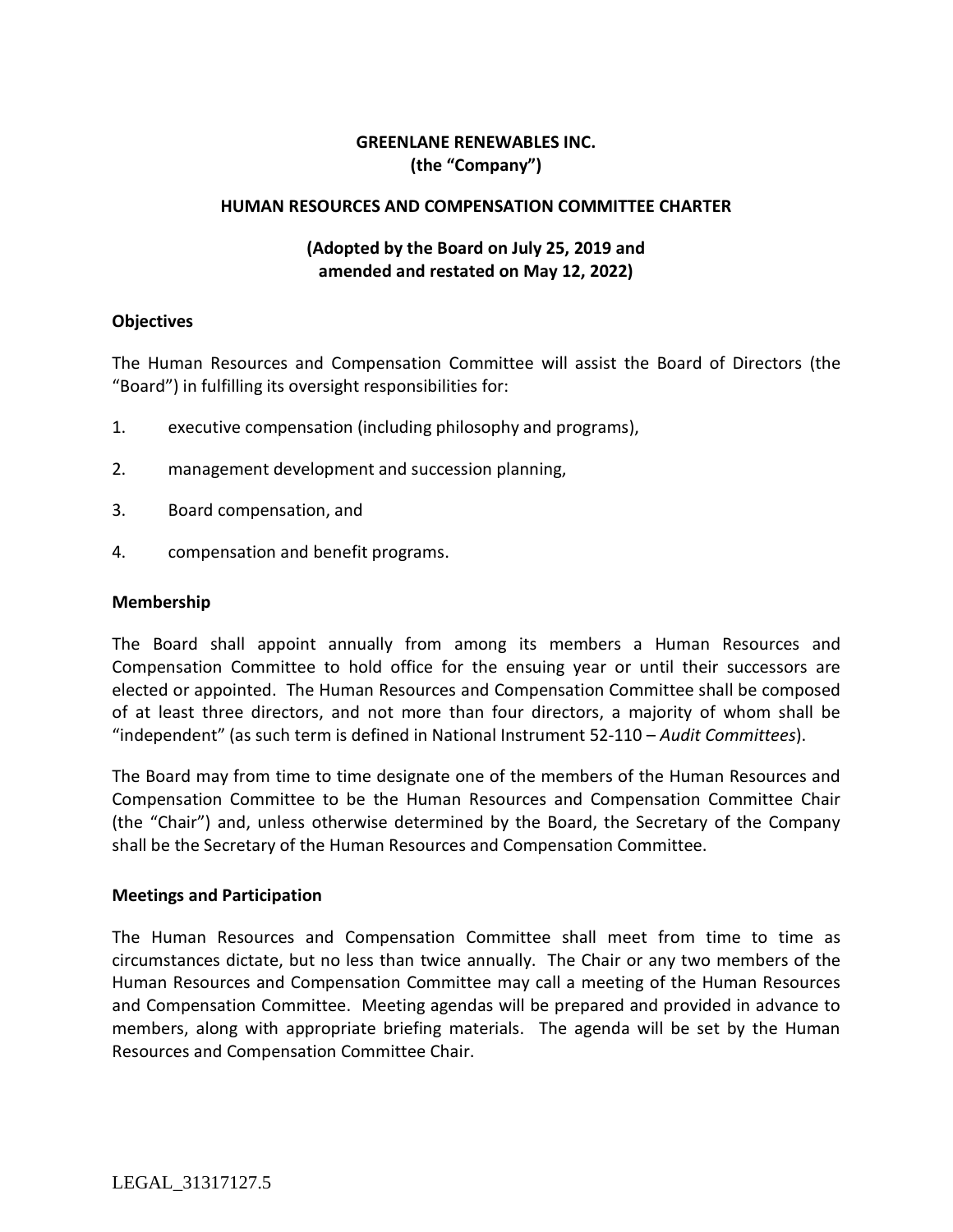The Company's Chief Executive Officer (the "CEO") shall act as management liaison with the Human Resources and Compensation Committee. The Human Resources and Compensation Committee may invite such officers, directors and employees of the Company as it may see fit from time to time to attend meetings of the Human Resources and Compensation Committee and assist in the discussion of the Human Resources and Compensation Committee.

No business may be transacted by the Human Resources and Compensation Committee except at a meeting of its members at which a quorum of the Human Resources and Compensation Committee is present. A quorum for meetings of the Human Resources and Compensation Committee is a majority of its members.

The Human Resources and Compensation Committee shall keep minutes of its meetings in which shall be recorded all action taken by it, which minutes shall be approved by Human Resources and Compensation Committee members and available as soon as possible to the Board.

### **Duties, Powers, and Responsibilities**

In discharging its responsibilities, the Human Resources and Compensation Committee shall:

### **(a) Executive Compensation**

- Review and approve on an annual basis the corporate goals and objectives relevant to the CEO's compensation. The Human Resources and Compensation Committee shall evaluate at least once a year the CEO's performance in light of established goals and objectives and, based on such evaluation, shall, together with all other independent members of the Board, determine and approve the CEO's annual compensation, including, as appropriate, salary, bonus, incentive and equity compensation.
- Review and approve on an annual basis the evaluation process and compensation structure for the Company's executive officers, which process will establish the underlying rationale and parameters for establishing all components of, and amounts for, executive compensation (including base salary and under the Company's short-term incentive plan and long-term incentive plan) for all executives. Once approved, the CEO is empowered to determine the amounts for each non-CEO executive taking into account those parameters and all other matters the CEO deems appropriate and the non-executive directors of the Board determine the amounts for the CEO taking into account those parameters and all other matters such as the Board deems appropriate. Notwithstanding the foregoing, all equitybased compensation shall remain subject to Board approval.
- Review and make recommendations to the Board with respect to the adoption, amendment and termination of the Company's management incentivecompensation and equity-compensation plans, oversee their administration and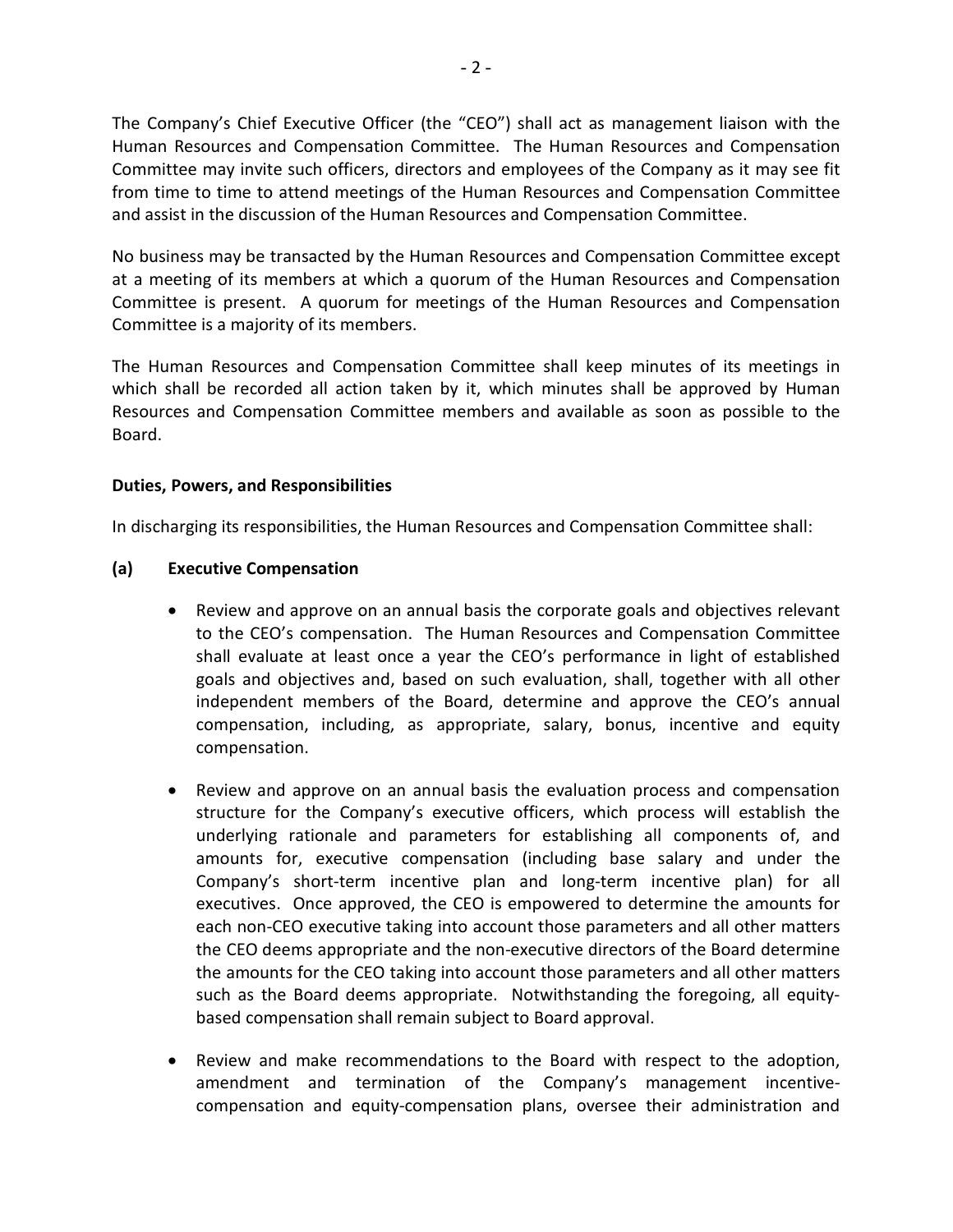discharge any duties imposed on the Human Resources and Compensation Committee by any of those plans.

• Assess the competitiveness and appropriateness of the Company's policies relating to the compensation of the executive officers.

## **(b) Management Development and Succession Planning**

- Review management's long-range planning for executive development and succession.
- Develop a CEO succession plan.

# **(c) Board Compensation**

- Annually review and recommend to the Board a compensation package for members of the Board. In considering the director compensation package, the Human Resources and Compensation Committee may take into consideration the relative responsibilities of directors in serving on the Board and its various committees.
- Directors who are employees of the Company shall not be compensated for their services as directors.
- The Human Resources and Compensation Committee shall review annually any stock ownership guidelines applicable to Directors and shall recommend to the Board revisions to any such guidelines as appropriate.

# **(d) Broadly Applicable Compensation and Benefit Programs**

- Review the general design and make-up of the Company's benefit programs as to their general adequacy, competitiveness, internal equity, and cost effectiveness.
- Annually review the performance of the Company's pension plans (if any).
- Perform other review functions relating to management compensation and human resources policies as the Human Resources and Compensation Committee deems appropriate.

# **(e) Other Responsibilities and Matters**

- Report through its Chair to the Board following meetings of the Human Resources and Compensation Committee.
- Review annually the adequacy of this Charter and confirm that all responsibilities have been carried out.